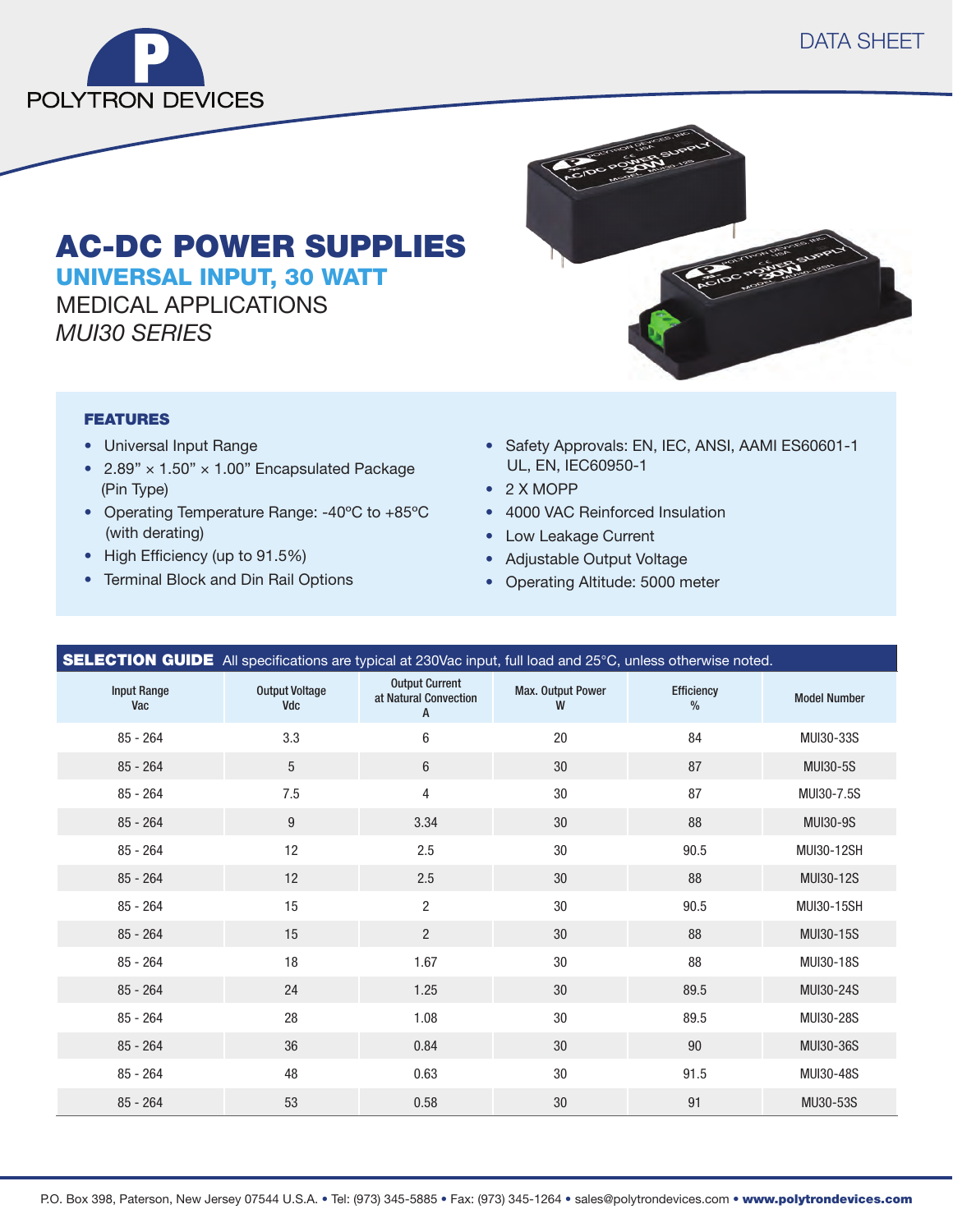|  | POLYTRON DEVICES |  |
|--|------------------|--|

# DATA SHEET

|  | <b>MUI30 SERIES</b> |  |
|--|---------------------|--|
|  |                     |  |

| <b>Input Specifications</b>   |                             |                                  | <b>Output Specifications</b>                   |                                                      |                                                            |  |
|-------------------------------|-----------------------------|----------------------------------|------------------------------------------------|------------------------------------------------------|------------------------------------------------------------|--|
|                               | 85-264Vac                   | AC input                         | Output power,<br>Watt                          | 30 Max.                                              |                                                            |  |
| Voltage range                 |                             |                                  | Initial set voltage<br>accuracy, %             | ±1.0                                                 | 230Vac and Full Load                                       |  |
|                               | 120-370Vdc                  | DC input                         | Line regulation,<br>$\%$                       | ±0.2                                                 | Low Line to High Line at Full Load                         |  |
| Input frequency,<br><b>Hz</b> | 47 Min., 63 Max.            | AC input                         |                                                | ±0.7                                                 | No Load to Full Load, 3.3 Vout, 5 Vout                     |  |
|                               |                             |                                  | Load regulation,                               | $\pm 0.5$                                            | <b>Others</b>                                              |  |
|                               | 0.8 Max.                    | 100Vac and full load             | $\%$                                           | ±0.6                                                 | 10% Load to 90% Load, 3.3 Vout, 5 Vout                     |  |
|                               |                             |                                  |                                                | ±0.4                                                 | <b>Others</b>                                              |  |
| Input current, A              | $0.4$ Max.                  | 240Vac and full load             | Voltage<br>adjustability, %                    | ±10                                                  |                                                            |  |
|                               |                             |                                  | Minimum load, %                                | 0                                                    |                                                            |  |
| No load input                 | 40 Typ.                     | 230Vac                           |                                                |                                                      | Measured by 20MHz bandwidth                                |  |
| power, Watts                  |                             |                                  |                                                | 50 Typ.                                              | With a 10µF/25V 1206 X7R MLCC,<br>3.3 Vout. 5 Vout         |  |
| Leakage current,<br>μA        | 100 Max.                    | 264Vac                           |                                                | 50 Typ.                                              | With a 10µF/25V 1206 X7R MLCC,<br>7.5 Vout, 9 Vout         |  |
| Start-up time, ms             | 1500 Max.                   |                                  | Ripple and noise,<br>$mVp-p$                   | 50 Typ.                                              | With a 1µF/50V 1206 X7R MLCC,<br>12 Vout, 15 Vout, 18 Vout |  |
|                               | 20 Typ.                     | <b>Others</b>                    |                                                | 50 Typ.                                              | With a 1µF/50V 1206 X7R MLCC,<br>24 Vout, 28Vout, 36 Vout  |  |
|                               |                             |                                  | 50 Typ.                                        | With a 0.1µF/100V 1206 X7R MLCC,<br>48 Vout, 53 Vout |                                                            |  |
| Rise time, ms                 | 40 Typ.                     | 24 Vout, 28 Vout, 36 Vout        | Temperature<br>coefficient, %/°C               | ±0.02                                                |                                                            |  |
|                               | 50 Typ.<br>48 Vout, 53 Vout |                                  | <b>Transient response</b><br>peak deviation, % | 3 Max.                                               | Load step change from 50-75% at 2.5A/us                    |  |
| Hold-up time, ms              | 16 Typ.                     | 115Vac and full load             | <b>Transient response</b><br>recovery time, µs | 500 Typ.                                             | Load step change from 50-75% at 2.5A/µs                    |  |
|                               |                             |                                  | Over voltage<br>protection, %                  | 125 Min., 140 Max.                                   | % of Vout(nom); Automatics recovery                        |  |
| Input inrush<br>current, A    | 40 Max.                     | 230Vac                           | Over load<br>protection, %                     | 140 Typ.                                             | % of lout rated; Hiccup mode                               |  |
| Input protection              | T1.6A/250Vac                | Internal fuse inline and neutral | Short curcuit<br>protection                    | Continuous, automatic recovery                       |                                                            |  |
|                               |                             |                                  | Fan power supply                               | 12V at 500mA                                         |                                                            |  |

| <b>General Specifications</b>   |                           |                 |            |         |         |
|---------------------------------|---------------------------|-----------------|------------|---------|---------|
| <b>Isolation voltage, Vac</b>   | minute (2MOPP insulation) | Input to Output | 4000 Min.  |         |         |
| Isolation resistance, $G\Omega$ | 500Vdc                    |                 | $0.1$ Min. |         |         |
| Switching frequency, kHz        | 230 Vac and Full Load     |                 | 30 Min.    | 40 Typ. | 60 Max. |

| <b>Environmental Specifications</b> |                    |               |              |            |  |
|-------------------------------------|--------------------|---------------|--------------|------------|--|
| Operating ambient temperature, °C   | Natural convection | With derating | -40 Min.     | $+85$ Max. |  |
| Storage temperature range, °C       |                    |               | $-40$ Min.   | $+85$ Max. |  |
| Operating altitude, m               |                    |               |              | 5000 Max.  |  |
| <b>Shock</b>                        |                    |               | IEC68-2-27   |            |  |
| <b>Vibration</b>                    |                    |               | IEC60068-2-6 |            |  |
| <b>Relative humidity</b>            | Non-condensing     |               | 5% to 95% RH |            |  |

P.O. Box 398, Paterson, New Jersey 07544 U.S.A. · Tel: (973) 345-5885 · Fax: (973) 345-1264 · sales@polytrondevices.com · www.polytrondevices.com © Polytron Devices, Inc., 7-28-2017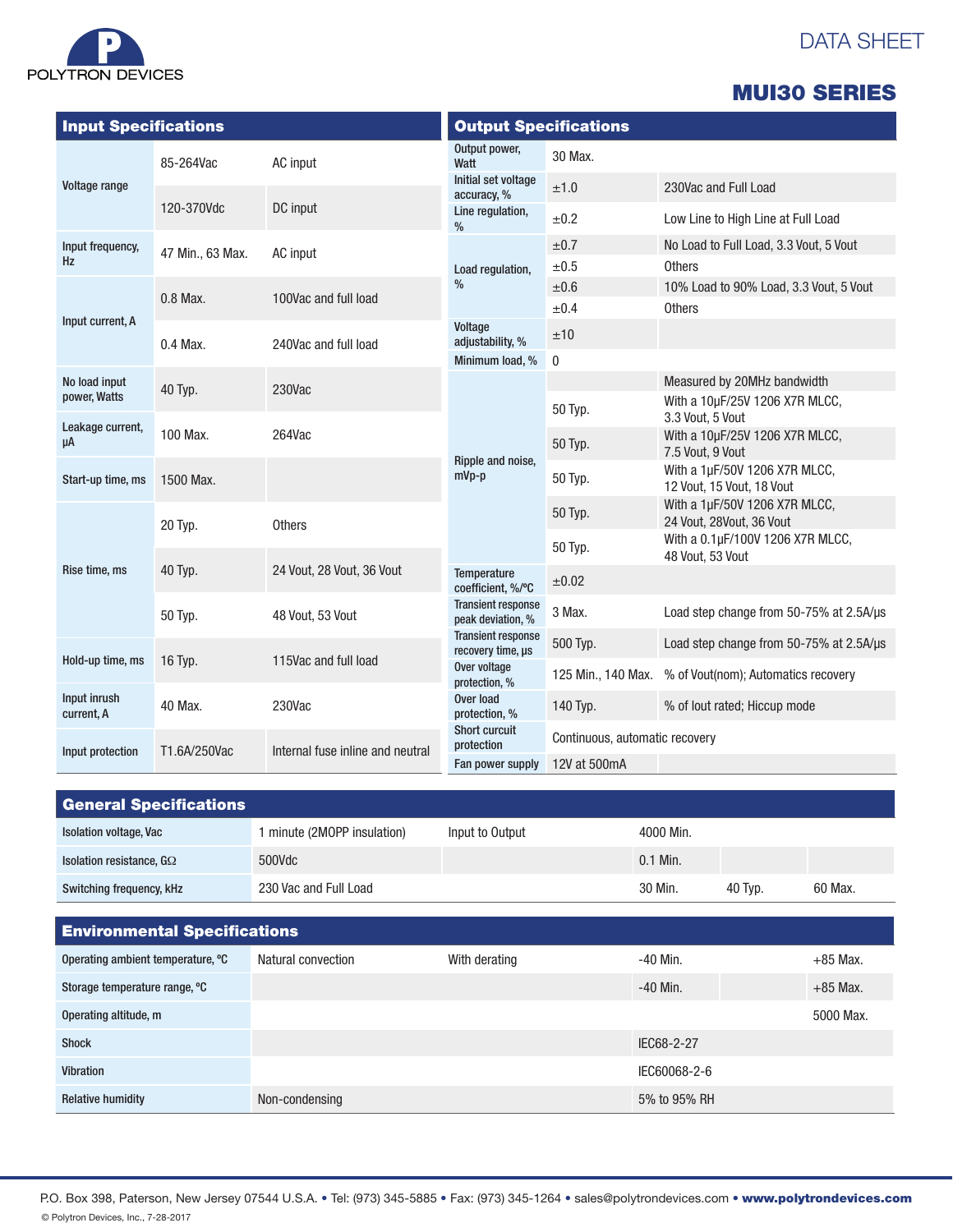

# DATA SHEET

|                                |                                                                                                                                                                       |                                                  |                                   |                   |                                      | <b>MUI30 SERIES</b> |  |
|--------------------------------|-----------------------------------------------------------------------------------------------------------------------------------------------------------------------|--------------------------------------------------|-----------------------------------|-------------------|--------------------------------------|---------------------|--|
| <b>Physical Specifications</b> |                                                                                                                                                                       |                                                  | <b>EMC Specifications</b>         |                   |                                      |                     |  |
|                                | EN, IEC, ANSI, AAMI ES60601-1, UL,<br>EN. IEC60950-1                                                                                                                  |                                                  | <b>Specifications</b>             | <b>Conditions</b> |                                      | Level               |  |
| Design meet safety<br>standard |                                                                                                                                                                       |                                                  | <b>EMI</b>                        | EN55011, EN55032  | Conducted                            | Class B             |  |
|                                |                                                                                                                                                                       |                                                  |                                   | and FCC Part 18   | Radiated                             | Class B             |  |
|                                |                                                                                                                                                                       | Connector                                        | <b>Harmonic currents</b>          | EN61000-3-2       | Full load                            | Class A             |  |
|                                | 119 (4.20oz)                                                                                                                                                          | Type                                             | <b>Voltage flicker</b>            | EN61000-3-3       |                                      |                     |  |
| Weight, g                      |                                                                                                                                                                       |                                                  | <b>ESD</b>                        | EN61000-4-2       | Air $\pm$ 15KV and Contact $\pm$ 8KV | Perf. Criteria A    |  |
|                                | 106 (3.74oz)                                                                                                                                                          | Pin Type                                         | <b>Radiated immunity</b>          | EN61000-4-3       | 20V/m                                | Perf. Criteria A    |  |
|                                |                                                                                                                                                                       |                                                  | <b>Fast transient</b>             | EN61000-4-4       | ±2KV                                 | Perf. Criteria A    |  |
|                                | $2.89" \times 1.50" \times 1.00"$<br>$(73.3 \times 38.1 \times 25.4 \text{ mm})$<br>$3.95" \times 1.50" \times 1.00"$<br>$(100.3 \times 38.1 \times 25.4 \text{ mm})$ | Pin Type<br><b>Terminal</b><br><b>Block Type</b> | Surge                             | EN61000-4-5       | $DM \pm 1KV$                         | Perf. Criteria A    |  |
|                                |                                                                                                                                                                       |                                                  | <b>Conducted immunity</b>         | EN61000-4-6       | 20 Vr.m.s                            | Perf. Criteria A    |  |
|                                |                                                                                                                                                                       |                                                  | Power frequency<br>magnetic field | EN61000-4-8       | 30A/m                                | Perf. Criteria A    |  |
| <b>Dimensions</b>              |                                                                                                                                                                       |                                                  |                                   | EN60601-1-2       | 0% of 240 Vac, 0.5 cycle             | Perf. Criteria A    |  |
|                                |                                                                                                                                                                       |                                                  |                                   | EN61000-4-11      | 0% of 240 Vac, 1 cycle               | Perf. Criteria A    |  |
|                                |                                                                                                                                                                       |                                                  |                                   |                   | 70% of 240 Vac, 25 cycle             | Perf. Criteria A    |  |
|                                | $3.95" \times 1.50" \times 1.112"$                                                                                                                                    | Din Rail<br><b>Type</b>                          | Dip and                           |                   | 0% of 240 Vac, 250 cycle             | Perf. Criteria B    |  |
|                                | $(100.3 \times 38.1 \times 28.4$ mm)                                                                                                                                  |                                                  | interruptions                     |                   | 0% of 100 Vac, 0.5 cycle             | Perf. Criteria A    |  |
| <b>MTBF</b>                    |                                                                                                                                                                       |                                                  |                                   |                   | 0% of 100 Vac, 1 cycle               | Perf. Criteria B    |  |
|                                | <b>Full load</b>                                                                                                                                                      | $3.341 \times 10^6$ hrs, MIL-HDBK-217F,          |                                   |                   | 70% of 100 Vac, 25 cycle             | Perf. Criteria B    |  |
|                                |                                                                                                                                                                       |                                                  |                                   |                   | 0% of 100 Vac, 250 cycle             | Perf. Criteria B    |  |

Characteristic Curve







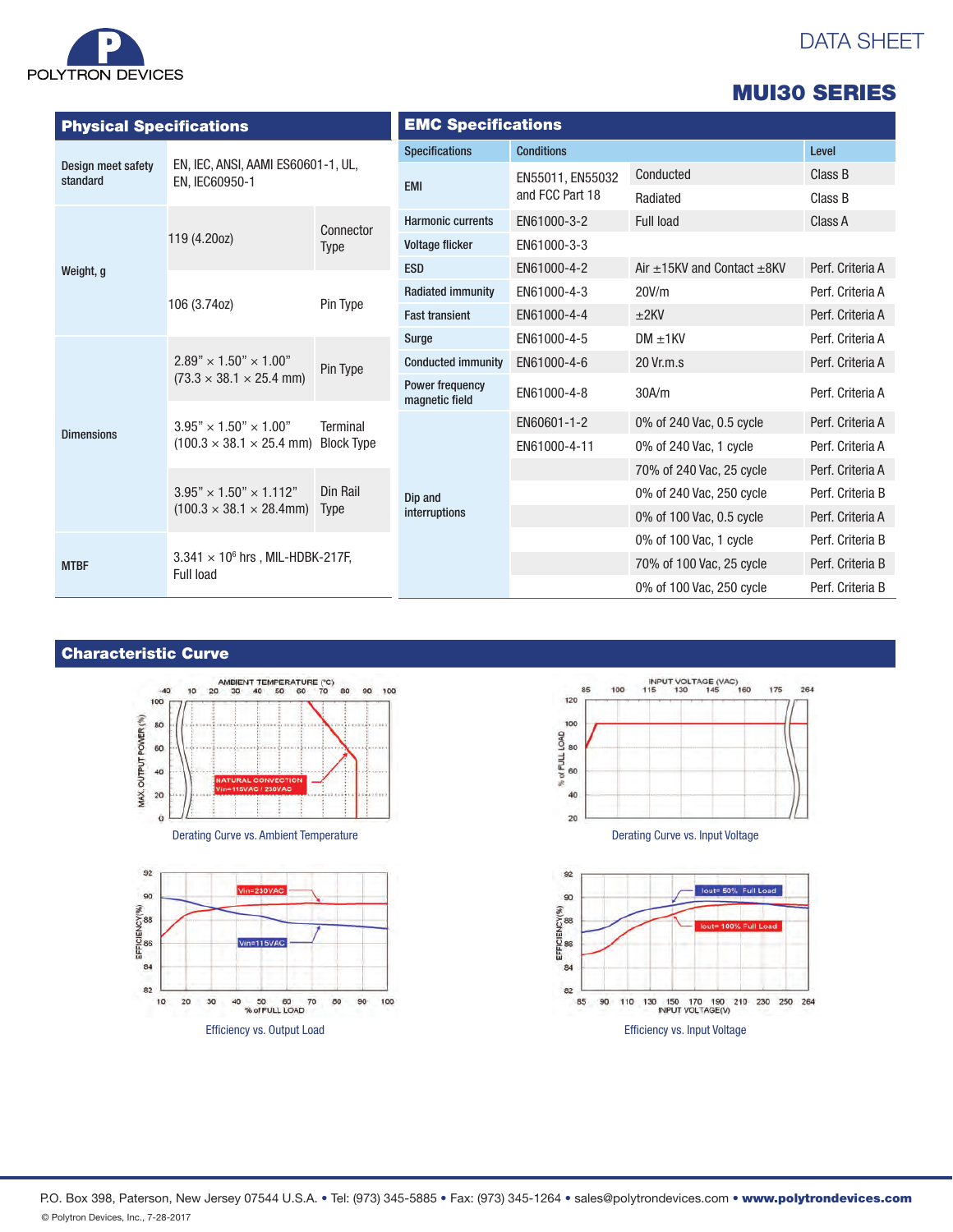

### Mechanical Drawing

### **Connector Type**



# MUI30 SERIES

DATA SHEET

## PIN 1 Line 3 Neutral CON1-INPUT CONNECTOR

#### CON2-OUTPUT CONNECTOR

| <b>PIN</b> |          |
|------------|----------|
| 1          | $+$ Vout |
| 2          | -Vout    |

- **1. All dimensions in inch (mm)**
- **2. Tolerance :x.xx±0.02 (x.x±0.5) x.xxx±0.01 (x.xx±0.25)**
- **3. M3 × 0.5 screw locked torque MAX 5Kgf.cm/0.49N.m**

# **Din Rail Type**



#### P.O. Box 398, Paterson, New Jersey 07544 U.S.A. • Tel: (973) 345-5885 • Fax: (973) 345-1264 • sales@polytrondevices.com • www.polytrondevices.com © Polytron Devices, Inc., 7-28-2017